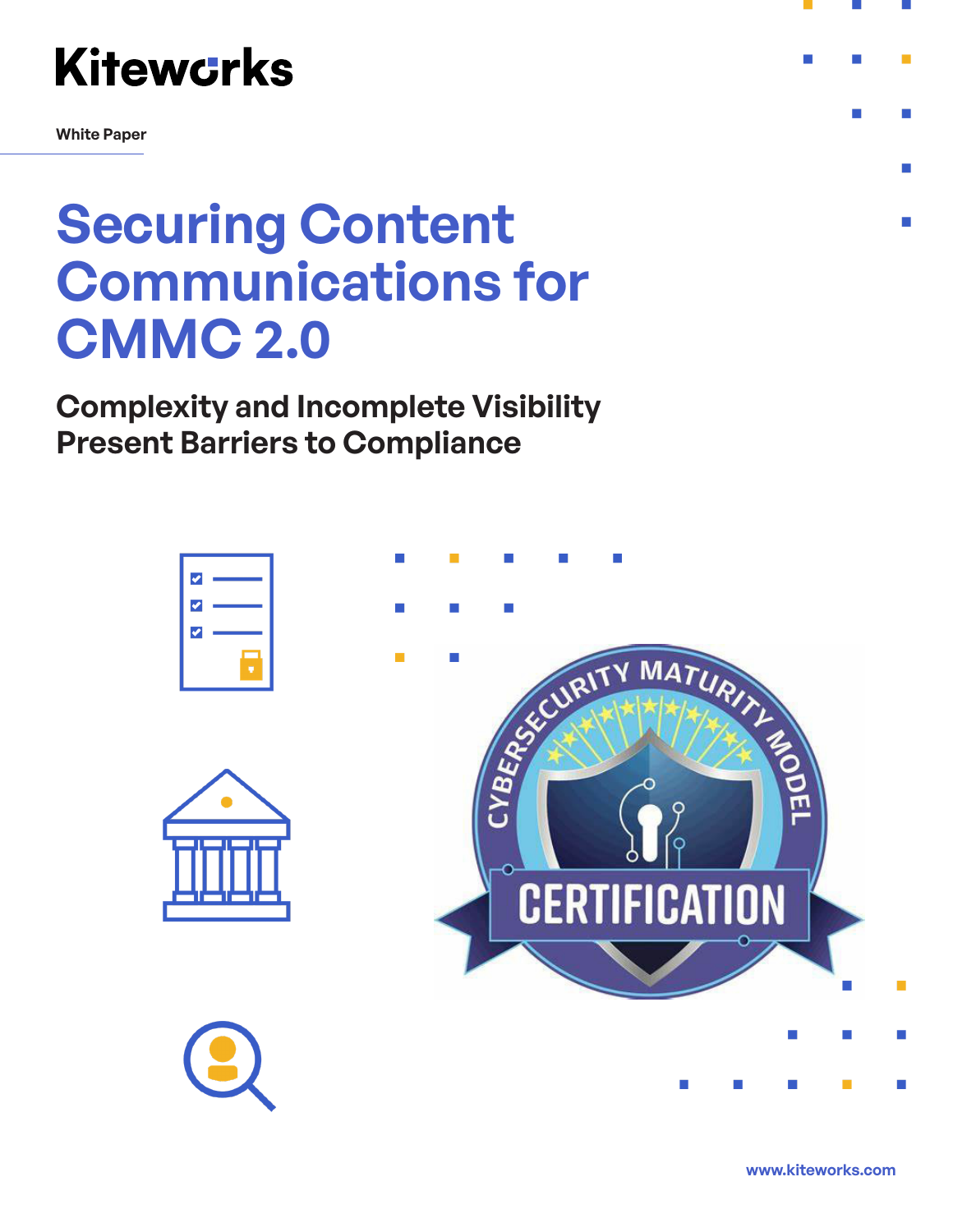**White Paper**

**Securing Content Communications for CMMC 2.0**

# **Executive Summary**

**"The federal government spent \$682 billion on contracts in FY 2020, the fifth consecutive year that contracting increased."**

 *"The 200 Government Contractors Shaping the Federal [Market," Bloomberg Government,](https://about.bgov.com/reports/bgov-200-federal-industry-leaders-2021/?bbgsum=DG-WP-BGOV-GC-H177314&utm_medium=pr&utm_source=COMMS)  accessed January 11, 2022.*

**With Department of Defense (DoD) contracts approaching half a trillion dollars annually, there are ample opportunities for various private businesses to become part of the Defense Industrial Base (DIB)—and make a healthy profit in doing so. But defense contractors face stringent requirements in many areas, including cybersecurity.**

*The DoD's Cybersecurity Maturity Model Certification (CMMC) program was recently updated to reduce the number of mandated third-party assessments—a boon to smaller organizations that wish to participate. However, the underlying requirements remain unchanged. Organizations must demonstrate compliance with strict standards from the National Institute of Standards and Technology (NIST) to move to the higher maturity levels that make them eligible to manage highly sensitive data.*

*Such compliance is easier said than done. When it comes to content communications, many organizations use a fragmented, ad hoc approach to sharing files with external parties. This creates many barriers to compliance* including a lack of full visibility into the supply chain, the inability to control *access to all content across the network, and inconsistency in whether content*  is encrypted. CMMC compliance is extremely difficult for any organization until *these issues are addressed.*

## **Department of Defense Contractor Budget**

In the federal government of the United States, the \$713 billion budget of the DoD in fiscal year 2020 was second only to that of the Department of Health and Human Services.<sup>1</sup> But the DoD was dominant when it comes to contracted services. In fact, an astounding \$447 billion—62% of the department's budget—went to contractors.<sup>2</sup> These contracts are awarded to more than 50,000 organizations each year, with a total of nearly 465,000 employees fulfilling their terms.<sup>3</sup> Overall, DoD accounts for 65% of the total spent by the federal government on contracts.<sup>4</sup>

## **Risks With the Supply Chain**

All these organizations and individuals represent links in the DoD supply chain, which is under increasing threat. The size and breadth of this supply chain bring many risks: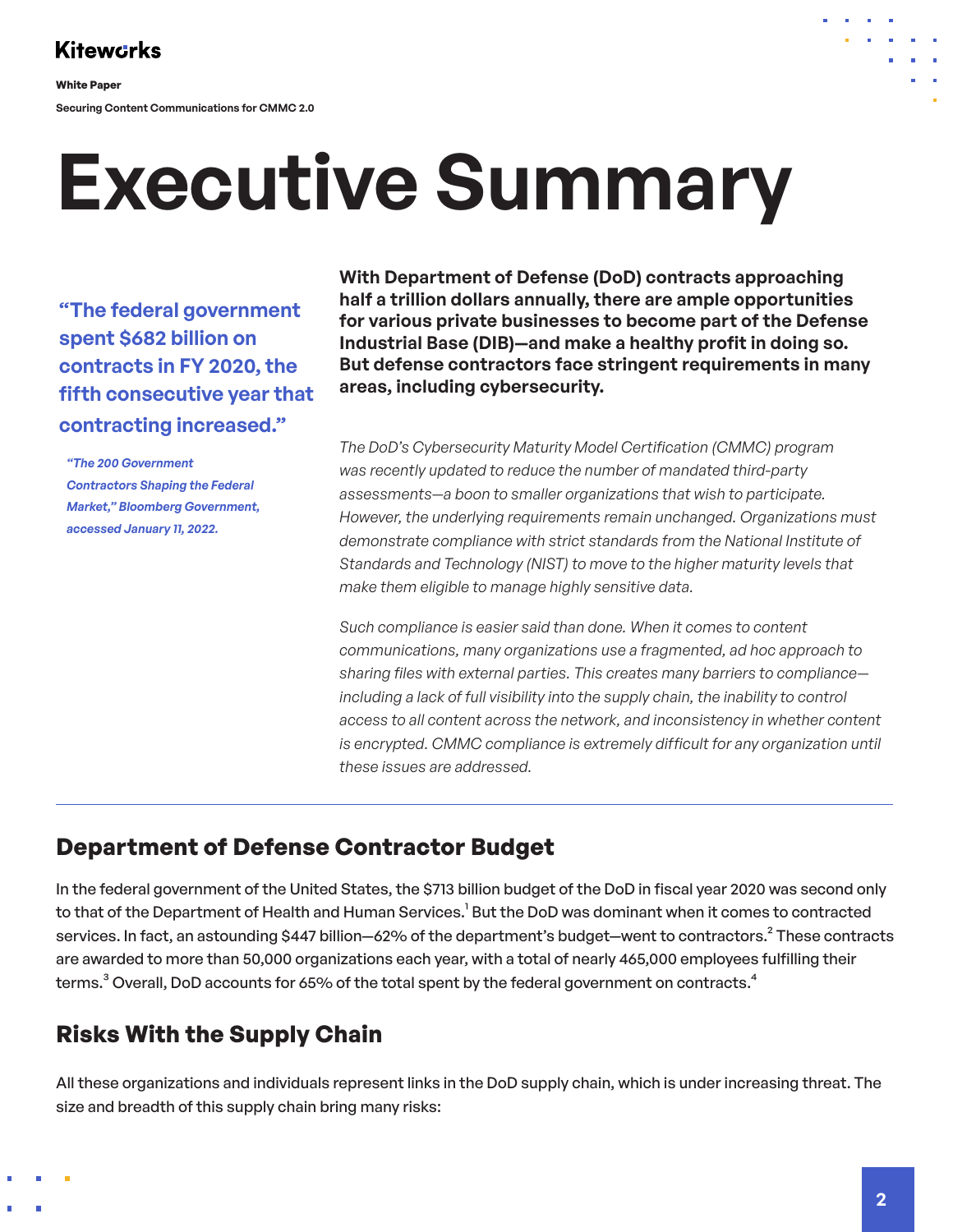#### **White Paper**

**Securing Content Communications for CMMC 2.0**

### **Complexity**

Lockheed Martin, Raytheon, General Dynamics, Boeing, and Northrop Grumman were the top defense contractors in 2020, and some may think only of large, multinational enterprises like these when the topic is discussed. However, DoD executes contracts with companies of all sizes. In fact, thanks partly to goals set by the Small Business Administration, many defense contractors qualify as small businesses in their fields.<sup>5</sup>

While this diversity in the contractor pool is laudable, the sheer number of contractors—and the broad diversity of functions that they fulfill—makes the DoD supply chain among the most complex in the world. And this complexity is only increasing, with a 45% increase in DoD contract spending from FY 2016 to FY 2020.<sup>6</sup> This trend is counter to the advice of experts such as Gartner, who urge organizations to *reduce* the surface area of supply chains due to cybersecurity risk.<sup>7</sup>

Naturally, DoD holds the country's most sensitive data—information related to intelligence, military strategy and operations, and other aspects of national security. And by all accounts, supply chain attacks are increasing. <sup>8</sup> Such attacks have already impacted DoD and other critical federal agencies.<sup>9</sup> As a result, supply chain security is a critical priority for DoD—and for the nation in general.

### **Lack of Visibility and Control**

Employees and contractors in an organization's supply chain are outside the organization's direct control. The same is true of the hardware and software used by those third parties. But the problem goes beyond a lack of control: In many cases, organizations lack even basic visibility into their supply chains. One recent study found that more than half of organizations lack end-to-end visibility into all their suppliers and partners.<sup>10</sup> Another study found that only 35% of companies even maintain a list of all the third parties with which they share sensitive information.<sup>11</sup>

Given this lack of visibility, it should come as no surprise that according to estimates by industry experts, about 60% of data breaches occur through third-party vendors.<sup>12</sup> Just as alarmingly, according to IBM and the Ponemon Institute, it takes an average of 280 days to detect a third-party breach,<sup>13</sup> giving cyber criminals ample time to find desired content throughout the network and inflict maximum damage.

#### **Risks Inherent With File Transfer and Sharing**

Sensitive content is most vulnerable when it is shared with third parties—vendors, clients, partners, and government agencies. DoD contractors must regularly transfer confidential files to other organizations, inside or outside of government. Without a comprehensive, easy-to-use secure file sharing and transfer platform, the path of least resistance is for employees to simply send such files by email without appropriate encryption and other security protocols. Further, in the event a file is too large for an email system, consumer-grade file-sharing sites are ubiquitous and easy to use—a constant temptation for employees who simply want to do their jobs in a timely fashion.

Unfortunately, either option can potentially expose the content to cyber criminals. A recent survey finds that 42% of organizations encrypt some or none of their email content communications, while just 15% encrypt all email. This inconsistency in encryption increases the risk of the content being intercepted.<sup>14</sup> And typical file-sharing services do not provide the level of protection required for a business, especially one that contracts with DoD.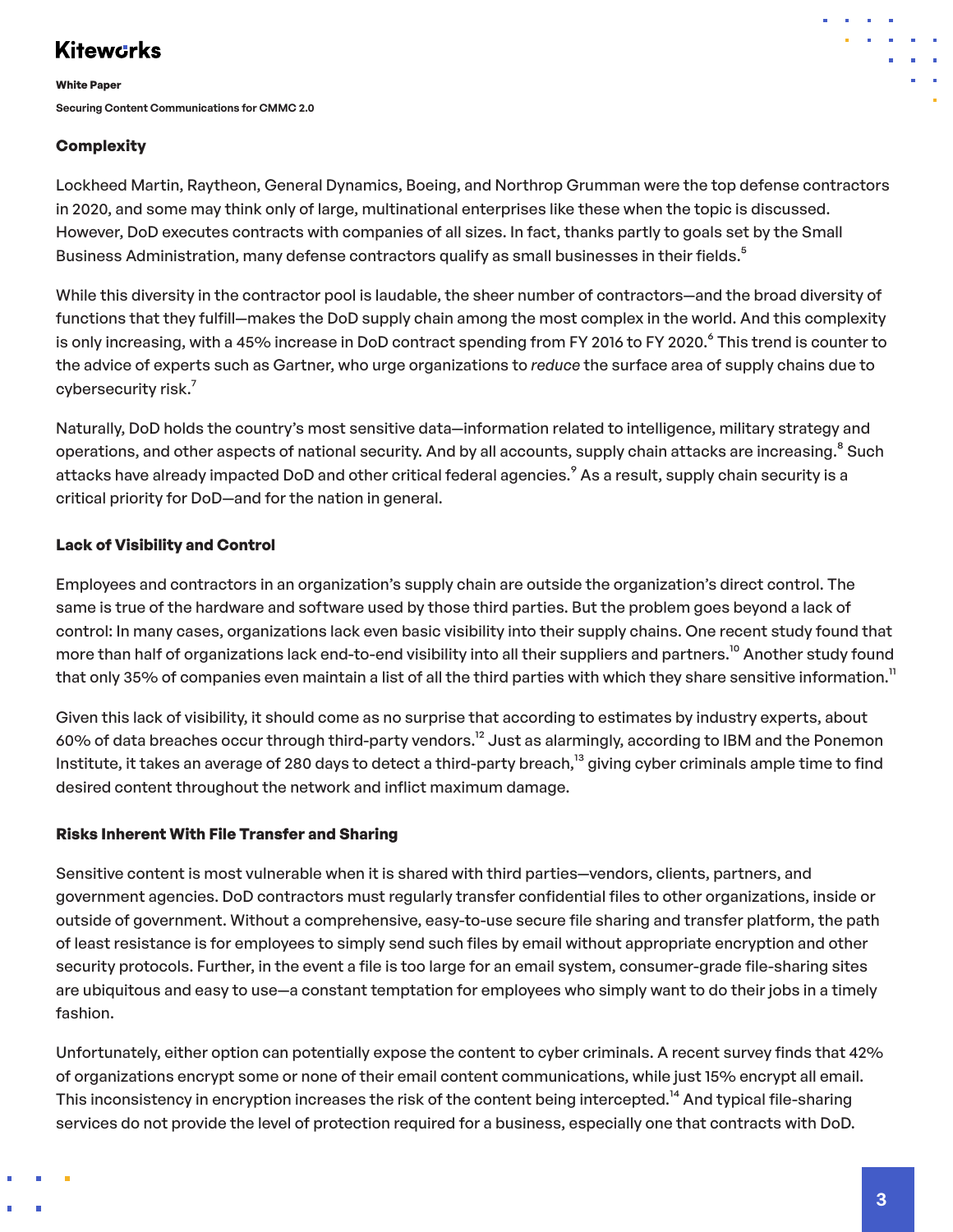**White Paper**

**Securing Content Communications for CMMC 2.0**

## **CMMC: Addressing Supply Chain Risk**

To address growing supply chain threats, DoD created the Cybersecurity Maturity Model Certification (CMMC) in 2019. The program had a goal of "assessing and enhancing the cybersecurity posture of the Defense Industrial Base (DIB), particularly as it relates to controlled unclassified information (CUI) within the supply chain."<sup>15</sup>

CMMC was announced in the aftermath of a series of supply chain attacks, in recognition that self-reporting of compliance with the National Institute of Standards and Technology's (NIST's) Special Publication (SP) 800-171 was inadequate to address the rapidly evolving threat.<sup>16</sup>

#### **CMMC 1.0: Complexity and Cost Disadvantage Smaller Organizations**

The initial iteration of CMMC envisioned five levels of maturity certifications for each member of the DIB, with the requirement of a thirdparty assessment to verify the first, third, and fifth levels (Figure 1). But the sheer complexity of the framework made it difficult for contractors to even understand what was required for each level.<sup>17</sup>

**"The fact of the matter is, when it comes to the U.S. supply chain, we mostly haven't got a clue. It's a massively interconnected network that represents an ecosystem—one with risks coming from all angles and multiple points of failure."**

 *[Oliver Freeman, "Biden's Supply Chain](https://supplychaindigital.com/supply-chain-risk-management/bidens-supply-chain-intentions-depend-cybersecurity)  Intentions Depend on Cybersecurity," Supply Chain Digital, May 10, 2021.*

CMMC 1.0 also had other problems. The requirement for multiple third-party assessments added significant costs for DoD contractors, which were especially onerous for smaller companies. This created a potential for some of the DoD's "best sources of innovation" to bow out of the DIB because of cost constraints.<sup>18</sup> In addition, there was a question as to whether enough assessors would be available to conduct hundreds of thousands of assessments in a timely manner.<sup>19</sup>



Figure 1. Comparison of CMMC 1.0 and 2.0.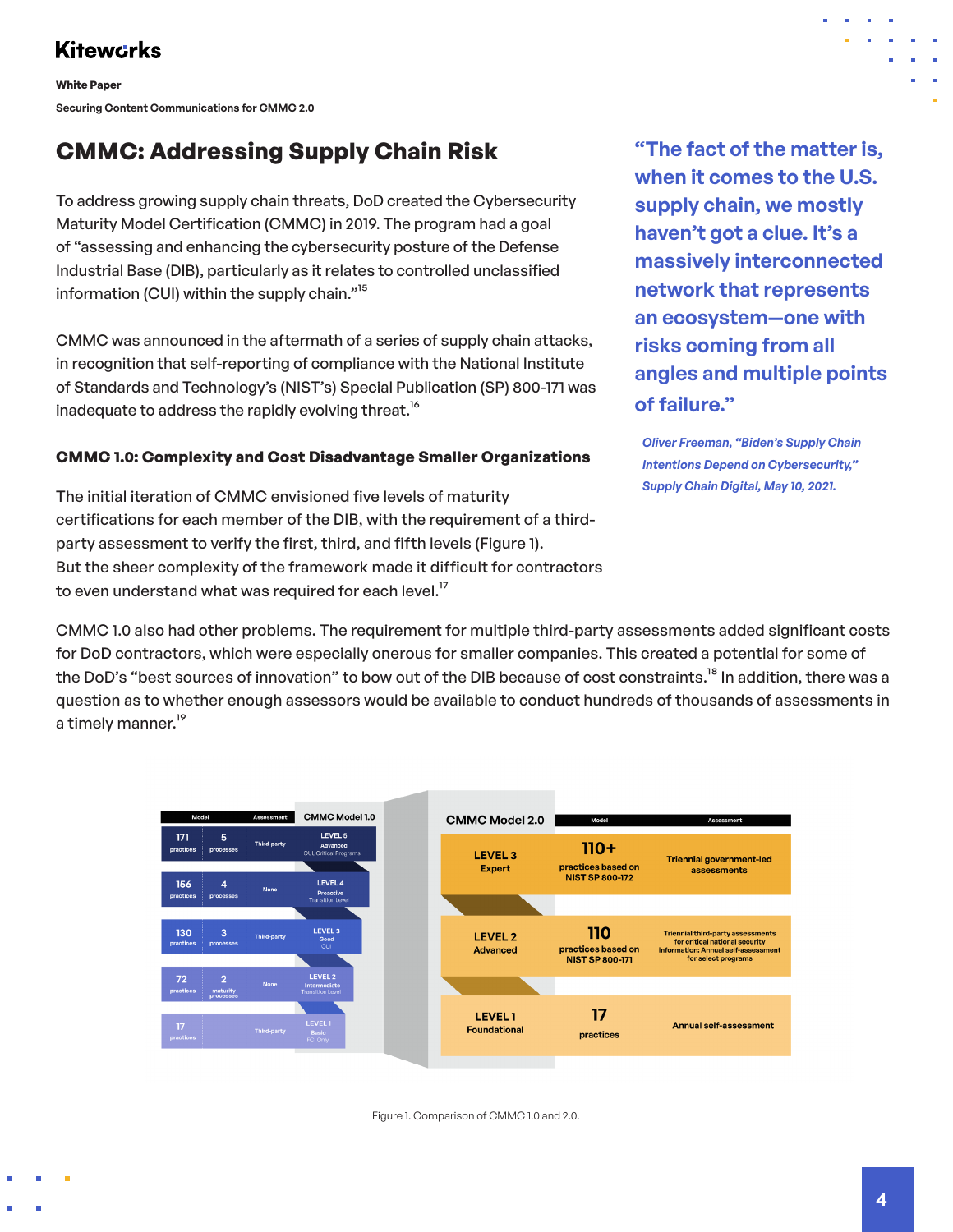**White Paper Securing Content Communications for CMMC 2.0**

#### **CMMC 2.0: Fewer Steps but More Responsibility**

In November 2021, DoD released a new framework, branded as CMMC 2.0, in an apparent attempt to address the shortcomings of the initial CMMC.<sup>20</sup> The number of levels is reduced from five to three, and triennial assessments are required only on Level 3 and on Level 2 for critical national security information (Figure 1).

This new framework dramatically reduces the number of required thirdparty assessments, minimizing costs for smaller organizations while lightening the workload for DoD's certified independent assessors. But it should be noted that the underlying requirements did not change from CMMC 1.0 to 2.0. Mid-level contractors still need to comply with NIST SP 800-171, and top-tier ones must also align with NIST SP 800-172.

The responsibility for self-assessment should not be taken lightly. Level 1 self-assessments must be conducted annually, three times as frequently as the third-party assessments they replace. And it is likely that the Supplier Performance Risk System (SPRS) scores used with current selfassessments will be replaced by a very detailed report template. In the end, some organizations may find that they still need the help of third parties to complete the report.<sup>21</sup>

**"CMMC 2.0 will dramatically strengthen the cybersecurity of the defense industrial base. . . . [T]hese updates will support businesses in adopting the practices they need to thwart cyber threats while minimizing barriers to compliance with DoD requirements."**

 *Jesse Salazar, Deputy Assistant Secretary [of Defense for Industrial Policy, in "Strategic](https://www.defense.gov/News/Releases/Release/Article/2833006/strategic-direction-for-cybersecurity-maturity-model-certification-cmmc-program/)  Direction for Cybersecurity Maturity Model Certification (CMMC) Program," U.S. Department of Defense, November 4, 2021.*

Regardless of the format, organizations must dedicate significant staff time to this annual reporting process, and those with a more fragmented approach to security controls must expend even more time correlating data between different tools and platforms. DoD will expect self-assessments to be thorough, accurate, and clear,  $\frac{1}{\sqrt{2}}$ 

## **Barriers to CMMC Compliance for Secure File Transfer**

While CMMC 2.0 reduces the cost and complexity of compliance compared with CMMC 1.0, advancing to the second and third levels of maturity is still no piece of cake. As they work on a strategy to align with CMMC 2.0, defense contractors face several common problems related to secure content communications:

#### **Disparate Content Communication Systems**

Unless an organization makes a deliberate effort to unify its content communication technology and processes, the default is a fragmented approach. Content housed in the enterprise resource planning (ERP) system might be shared in one way, while the customer relationship management (CRM) platform might have a different protocol. Content from the human resources information system (HRIS), cloud-based storage solutions, collaboration tools, and industry-specific tools like banking or electronic medical records (EMR) systems might each have a separate process.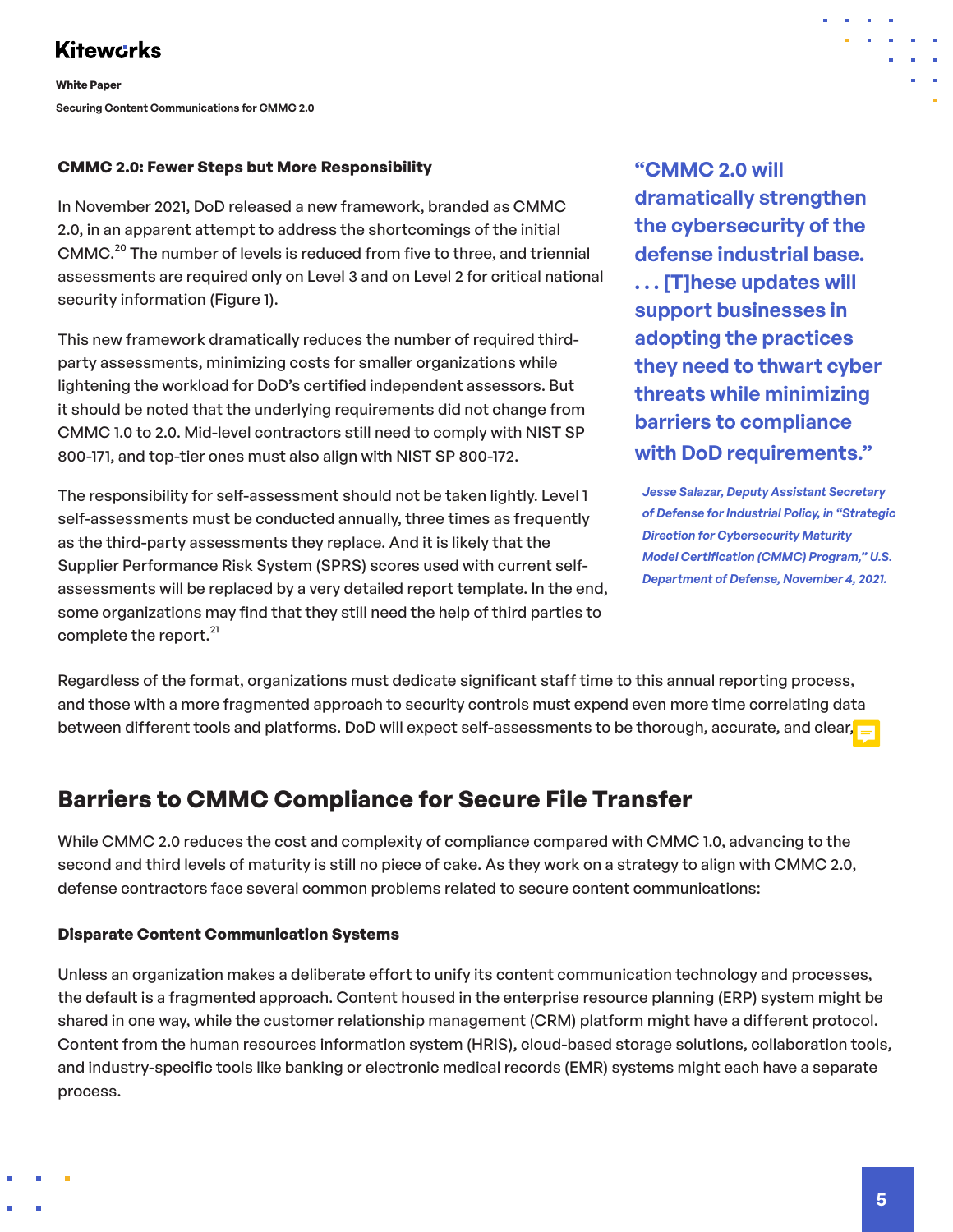#### **White Paper**

**Securing Content Communications for CMMC 2.0**

Content communications may also be fragmented by recipient. Suppliers, service providers, partners, and government entities may have different protocols. In another scenario, encrypted email could be shared with recipients using the same email encryption standard, while other methods of file sharing must be used when the encryption standard is different.

This complexity can impact operational efficiency and cause stress among front-line users. An external party with whom a specific employee works on a regular basis feels like an insider, and employees tend to prioritize efficient transfer of the information over its security. This problem is exacerbated by the lack of visibility for many organizations into their supply chain.

#### **Difficulty in Tracking Content in Motion or at Rest**

With content stored in multiple locations and shared via many different channels, many organizations lack an enterprise view of where its sensitive content resides and how (and to whom) it is distributed. This lack of visibility increases the risk of unintended disclosure of sensitive information. It also means that management may not even be immediately aware when content is inappropriately shared, accidentally or deliberately.

#### **Difficulty in Migrating to Compliant Cloud Resources**

Most defense contractors now operate in the cloud, including some cloud-only or cloud-first enterprises. The cloud offers big cost optimization, operational efficiency, and scalability benefits for many organizations. Most cloudhosted services used by federal contractors must be authorized by the General Services Administration's Federal Risk and Authorization Management Program (FedRAMP) to manage CUI data. One FedRAMP requirement is that encryption must adhere to the Federal Information Processing Standard (FIPS) 140-2 standard.

Naturally, FedRAMP-compliant cloud platforms are easy to find, with Amazon Web Services' GovCloud and the Microsoft 365 Government Community Cloud High (GCC High). One problem with these platforms is the expense and complexity of migration. Organizations often must shut down existing email, storage, and collaboration servers in commercial-grade cloud platforms, replacing them with the FedRAMP-approved alternative.

Once the painful and expensive migration is complete, organizations pay a much higher subscription rate per user, and must absorb these costs even for users that do not handle CUI—unless they want to manage and maintain two separate cloud environments. Worse yet, users in the federal cloud find it much more difficult than before to share information outside the secure environment.

### **Limited Control Over Content Access**

The fragmented nature of content communications at many organizations also increases the risk that sensitive content will be accessed by unauthorized individuals, whether well-meaning or malicious. Access control for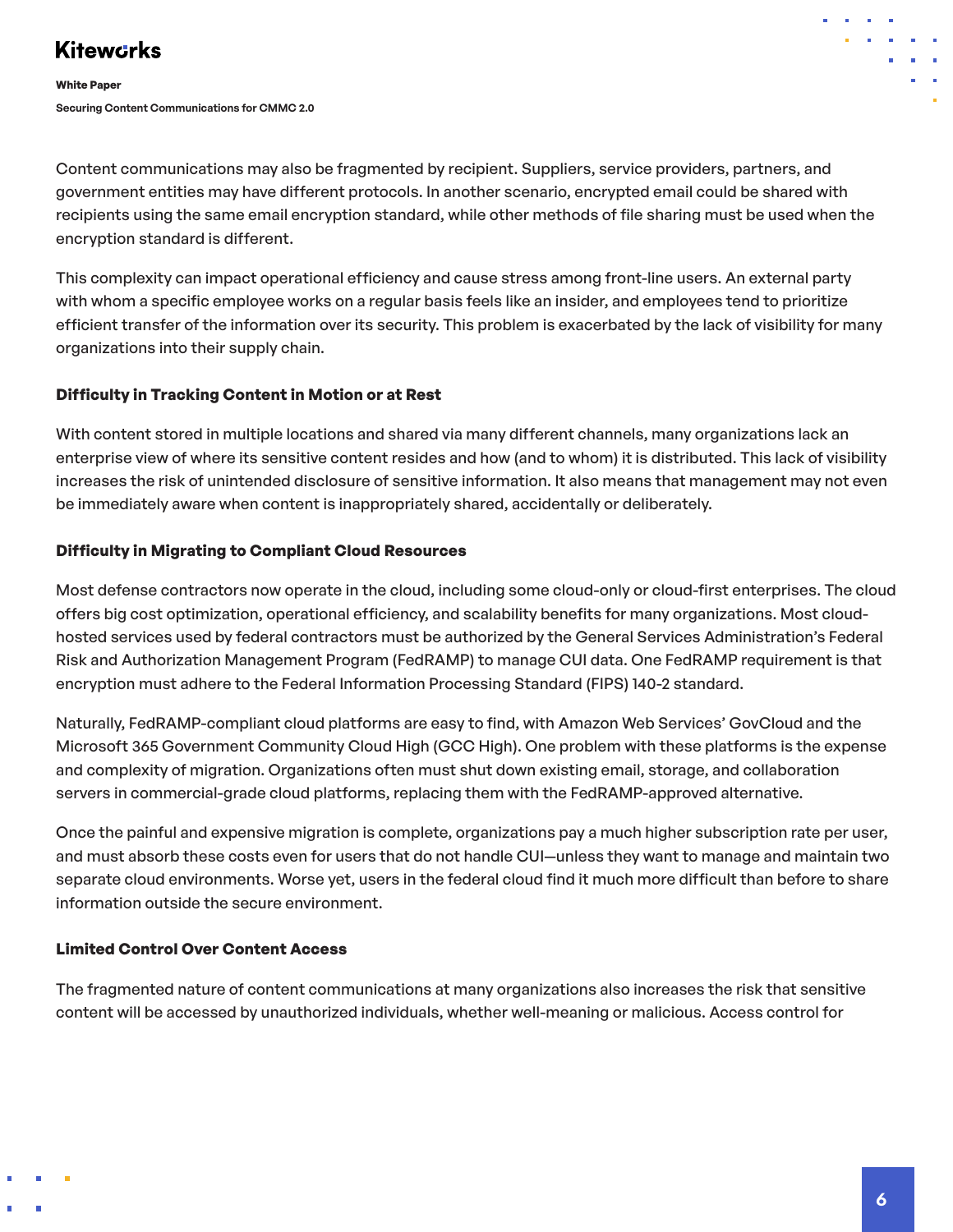#### **White Paper**

**Securing Content Communications for CMMC 2.0**

different platforms may be siloed, and there may not be a complete inventory of what content a specific login might provide for a user. Once a user shares content, there is often no record of that data transfer, and the content now sits on a third-party device with no way for the source organization to control it.

#### **Inconsistent Encryption**

With content stored and shared in numerous ways, it is virtually impossible to guarantee that content is encrypted when it is in motion to an internal or third-party recipient. Content transmitted by email encounters roadblocks when the recipient's email encryption standard differs from that of the sender, and collaboration and file-sharing platforms often do not encrypt data at all.

#### **Nonintuitive Tools**

There are numerous options for CMMC-compliant content sharing and transfer, but many are difficult for nonexperts to use. For instance, Secure File Transfer Protocol (SFTP) clients are technically compliant with CMMC when used correctly. But they are confusing and nonintuitive for front-line users who are simply trying to do their jobs. Faced with this frustration, employees face the constant temptation to use a consumer-grade file-sharing service to expedite file sharing during a busy workday.

## **Needed: A Comprehensive Approach to Secure File Sharing**

In response to the immense risks posed by the need to share content between organizations, corporate legal departments are quick to adopt legal remedies like vendor rationalization, audits, service-level agreements (SLAs), and contractual liability. While these remedies may mitigate financial risk after the fact and provide the accountability needed for a specific entity to improve its practices, they do nothing to prevent data breaches in the first place. Organizations wanting to achieve the Advanced and Expert maturity levels under CMMC 2.0 must move beyond legal remedies to hardened controls that prevent exposure in the first place.

In a nutshell, organizations must demonstrate that they have content communications under control, and that such communications meet security requirements. The best way to achieve CMMC compliance is with a content communications platform that accomplishes four objectives:

- **Unify** secure content communication technologies and standardize multiple content audit trails into one centralized system
- *Track* comprehensive situational awareness of content, user, and system activity to boost the effectiveness of the security operations center (SOC), report on third-party access, and meet CMMC reporting requirements

**CMMC's goal for 2022: "[M]oving the program from the theoretical to the operational level and making CMMC a real, tangible program that contractors must work through rather than just talk about."**

*[Derek B. Johnson, "CMMC Stakeholders Expect](https://www.scmagazine.com/analysis/compliance/cmmc-stakeholders-expect-less-talk-more-action-to-shore-up-contractor-security)  Less Talk, More Action to Shore Up Contractor Security," SC Media, January 3, 2022.*

**7**